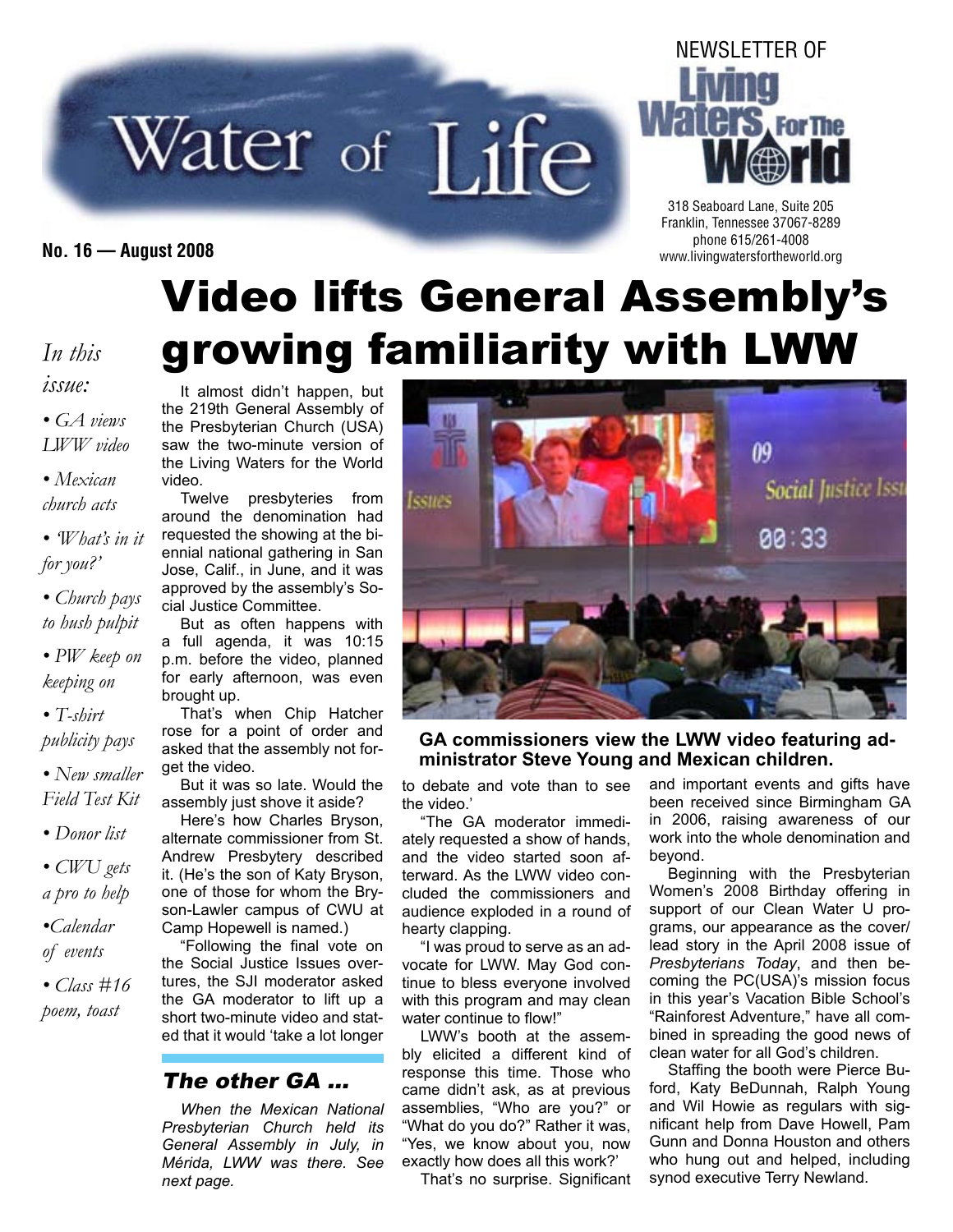### LWW team meets with sister church — Mexican Assembly authorizes three seminary water systems

This was LWW's summer for General Assemblies, not only in June in San Jose (see front page) but also this July in Mérida, Mexico.

The Mexican National Presbyterian Church (INPM, the acronym for its name in Spanish) not only invited LWW to speak at its 29th biennial General Assembly, but its leaders acted to initiate a new covenant between our two organizations to seek installation of clean water systems at three more major seminaries.

LWW's very first system in the Yucatán peninsula was installed in 2002 at the San Pablo Seminary in Mérida. The new goal is for systems also to be located in seminaries in Mexico City and in the states of Tabasco and Chiapas.

The proposal is scheduled for discussion at LWW's August round of business meetings. System installations will require that Initiating Partners be found, probably from somewhere in the United States.

Assembly sessions were held at the San Pablo Seminary and next door at Salvation's Door Presbyterian Church. LWW's invitation to speak grew out of a number of "God things" at work in the almost six years since the seminary's kitchen received LWW's first water treatment unit in the peninsula.

Since that time, good things continue happening. A strong Covenant relationship has been established between the Mexican church's Synod of the (Yucatán) Peninsula and the Synod of Living Waters PC(USA). LWW's first network was formed in the region, and now there are 46 systems — and counting — bringing not only the Good News but also clean water throughout the peninsula.

Late on the assembly's second morning, LWW director Wil Howie spoke, telling our mission's story. He particularly stressed the 60 plus systems now operating in Mexico, and how the work continues to spread throughout the world.

In response, they came. Individuals, churches, presbyteries and several synods are now interested in exploring the possibilities.

Howie was accompanied by Joanie

Lukins, LWW Committee moderator and coordinator of our work in the Yucatán, and Bill Williams, former committee moderator.

The sister/brother combo of Delany and Darik Ramirez provided fellowship and translation services. Amos Cahuich and Agur Mendicuti – respectively president and administrator for San Pablo Seminary – are old friends and once again, were great hosts.

The INPM provided an auditorium room at the seminary for an LWW booth with two video monitors simultaneously showing the video, "Clean Water for All of God's Children." Literature, pictures and maps were displayed.

When Howie spoke to the assembly, tri-fold pamphlets were distributed, along with hand-held LWW fans — a hugely welcomed gesture in Merida's tropical heat.

Staying at the Gethsemani Retreat Center just outside the city allowed the

LWW team the privilege of getting to know the Rev. Donald Wehmeyer. He is a seminary professor, PC(USA) mission co-worker and stated supply for the Salvation's Door Church.

Just several weeks ago, the Oxford/ University United Methodist Church in Oxford, Miss., had sent a team headed by Danny Kelly to Salvation's Door to complete their survey/partnership development trip, setting the stage for a ROS treatment system at the church this fall.

The pastor and congregation at Salvation's Door are thrilled because not only will they have clean water at the church, they plan immediately to begin a mission project for a huge housing project – Las Americas – that has sprung up literally just across from Salvation's front doors.

 So many good stories of connections made, too many for here, stay tuned as the Holy Spirit's wind keeps the blowing so strongly beneath our wings!



**LWW Director Wil Howie (center) greets an old friend, the Rev. Adiel Espinosa, president of the Synod of the (Yucatán) Peninsula. At left is Delany Ramirez, interpreter.**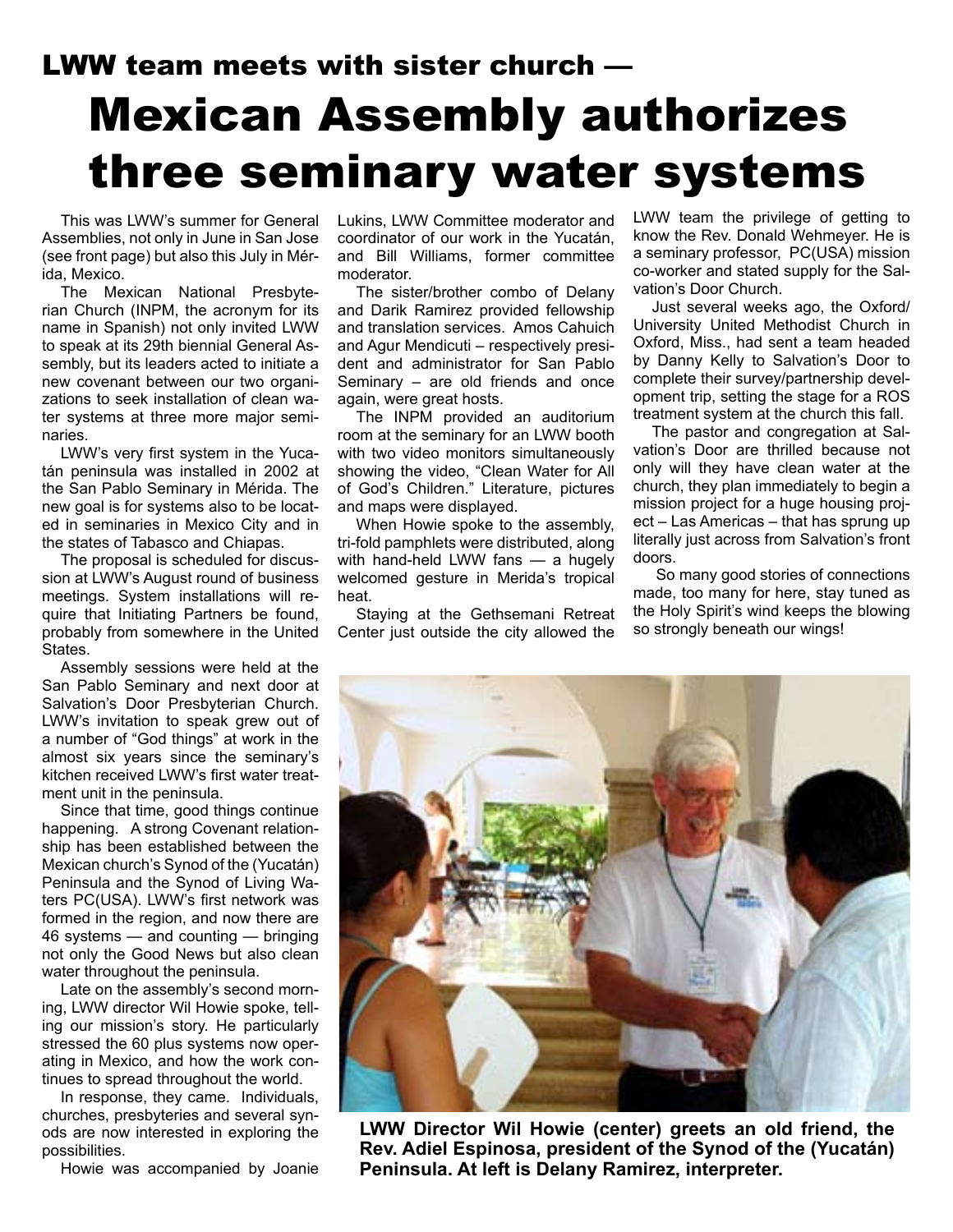# 'What's in it for you?' Good question

We build bridges of trust and partnership one person at a time. The Rev. Chris Joiner, pastor of First Presbyterian Church in Franklin, Tenn., told this story:

"My step-father went on the recent trip our congregation took to Nueva Jerusalen, Guatemala, to install a water system and educate the villagers on its use.

"My dad is Mexican-American, and he went in order to be able to train the villagers on the water system in Spanish. "The village where this system was being installed was predominantly Catholic and centered on this one Catholic parish. There is another community across the valley (within eyeshot of Nueva Jerusalen) that is predominantly Evangelical.

"The pastor of the evangelical church lives in Nueva Jerusalen. My dad and two men were walking up the hill to turn off the water supply. It turns out one of the men was a leader in the Catholic church and the other was the pastor of the Evangelical Church.

"After they finished the job, the Catholic went one way and left my dad and the evangelical pastor walking. Here is my dad's recounting of their conversation:

"The pastor said, 'I have a question to ask you. What's in it for you?'

"My dad responds that there's nothing in it for them, that the system belongs to the people of the village and that it will be up to them to maintain it. He tells him that we will be providing support for one year to help with parts and other issues, but that the system is the people's.

"They walk a little further and the pastor says, 'I have another question for you. What's in it for you?'

"My dad responds again in a similar fashion.

"The man then tells him that he is the pastor of the evangelicals on the other hill. They talk a minute or two about that.

"The pastor then says, 'I have another question for you. What's in it for you?'

"My dad basically tells him the same thing again.

"Then the pastor says, 'Do you think you could come to the evangelical village and help my church people have clean water as well?'

"Dad said he would be happy to let the leadership know.

"Another one of our trip participants tells me that this conversation between my dad and this pastor, as well as previous conversations with the Catholic leadership, has helped build a renewed sense of mutual trust between these two groups that have generally been antagonistic toward one another.

"I thought this was a great example of the kinds of things LWW can and is doing to help communities come together and empowering them to take control of these systems."

### Preacher pipes down as members ante up

Sunday, April 27, 2008 began like any usual Sunday morning at Troy. Ky., Presbyterian Church — until the time came for the pastor's sermon.

The Rev. David Duggan was rendered speechless and preachless — when the congregation's donations exceeded expectations through

an unusual fundraising opportunity.

Troy parishioners (with Duggan's blessing) pledged \$100 a minute to silence their pastor and in turn raise money for an upcoming mission project with Living Waters for the World.

A team from the church will travel to the Yucatan



**Rev. David Duggan is silenced by Troy Presbyterian Church members Mary Coyle, left, and Lynchie Duggan.**

Peninsula in October to install a clean water system in partnership with a church at San Antonio Cardenas, Mexico.

Following a potluck dinner (held during what would have been the "sermon time"), congregation members bid on donated items and services in a "Silent Auction."

When all was "said and done," actions truly did speak louder than words at Troy Presbyterian Church with a grand total of \$4,500 raised for Living Waters for the World.

### LWW FALL CALENDAR

Aug. 13-15 — LWW Team Meetings

Synod Office, Franklin, TN

- Aug. 15-16 LWW Appalachia Network Meeting Synod Office, Franklin, TN
- Aug. 22-23 CWU Lead Instructor Workshop First Presbyterian Church and Synod Office, Franklin, TN
- Aug. 25 LWW Committee Meeting
- Synod Office, Franklin, TN Sept. 10-14 — Clean Water U
	- Camp Hopewell, Oxford, MS
- Oct. 1-5 Clean Water U Camp Hopewell, Oxford, MS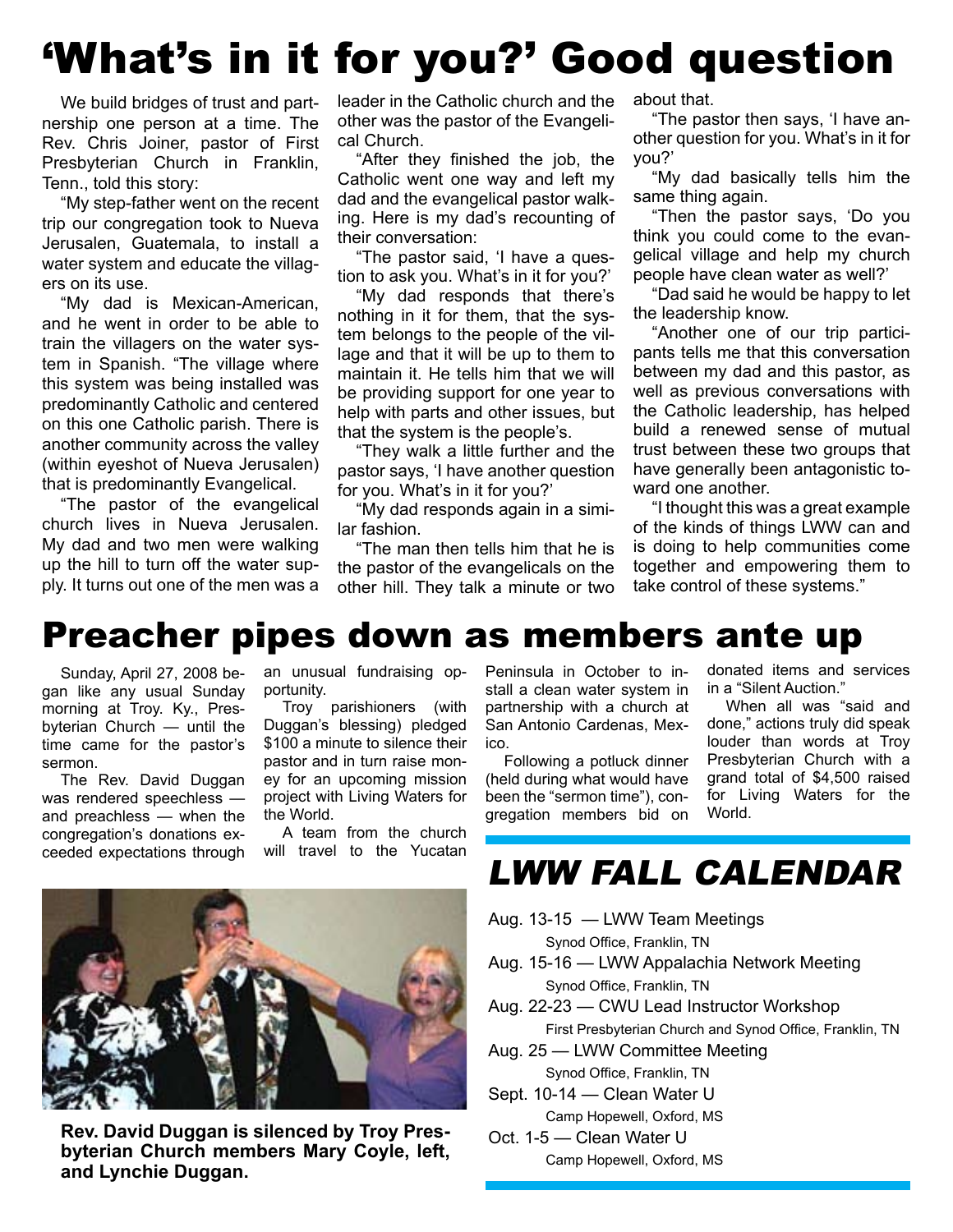# T-shirt walking LWW ad

It pays to advertise, even when your advertisement is just a T-shirt.

CWU graduate Sam Kemp, an elder in New Hope Presbyterian Church in Biggersville, Miss., learned that recently when he and his wife, Mary Dee, were dining at a Mexican restaurant near their home in Corinth.

Here's what he reported:

"I happened to have on my Living Waters T-shirt. A young lady who is a waitress there came over to our table all excited and speaking rapidly in Spanish, which neither of us understood.

"We finally got her calmed down and switched to English. She had been pointing to my shirt as she talked.

"She said that Living Waters had installed a system in her village in Mexico and that her father was a Presbyterian minister there.

"She said she had been looking for a Presbyterian church to attend, and we told her we could solve that problem and have invited her to attend church with us at New Hope.

"She has not come yet, as she sometimes has to work in the restaurant on Sunday, but we are still working on her.

"Your Living Waters T-shirts are walking billboards!"



**These items, plus a pocket TDS meter and manuals, are the entire content of the revised Field Test Kit proposed to the Technical Team.**

### Coming up soon: A smaller and simpler Field Test Kit

Remember all the frustration you felt when dealing with the "Whirly Packs" to test water samples for bacteria? How many times did you see someone get wet when they went to seal those plastic bags and twist them tight?

All that fun will be a thing of the past with the new *WaterCheck Bacteria Test Kits* that will be in the new and improved Field Test Kit (FTK), assuming approval by the Technical Team in August.

You may also remember the shock of getting the kit out for your next survey trip only to find that your 40 test strips had expired. With the new Field Test Kit, we will have fewer strips available, ensuring that more stay current with their shelf life.

Along with these changes, the LWW Technical Team has decided to include only what's need in the kit itself: 2 bacteria test kits, two test strips for each water quality checked, 1 pocket TDS meter, 1 Operators Companion Manual, and the revised LWW Field Test Kit Manual.

In addition, the Field Test Kit Manual has been revised with updated test procedures, analytical background on each test, and pictures to help with completing all the paperwork.

Under consideration is a new 'Weight of Evidence' in section III. There is an excellent discussion of the critical relationship existing between the results of the field analysis of the raw water and that of Section 4 in our Water Issues Survey (WIS).

For example, if a bacteriological test suggests no contamination, yet in response to the questions in WIS, 4, water-related health problems are reported to be moderate to high by the community members, then the Weight of Evidence suggests there are other sources of contamination – such as the Protozoas – at work in their water sources. In that case, an appropriate water treatment system is most likely needed.

All the other incidentals found in the old FTK, such as the tape, scissors, fanny pack, etc., have been taken out and must be provided by the Initiating Partner. In addition to a kit with all these items, FCI will make each item available individually so that you can order only what you need for the next survey trip.

The new Field Test Kit has not been priced for FCI, but should cost less than the current FTK. Stay tuned for more information.

P.S. It's not too late to provide your input to this important document and change. Please send your comments or questions to ralph.young@livingwatersfortheworld.org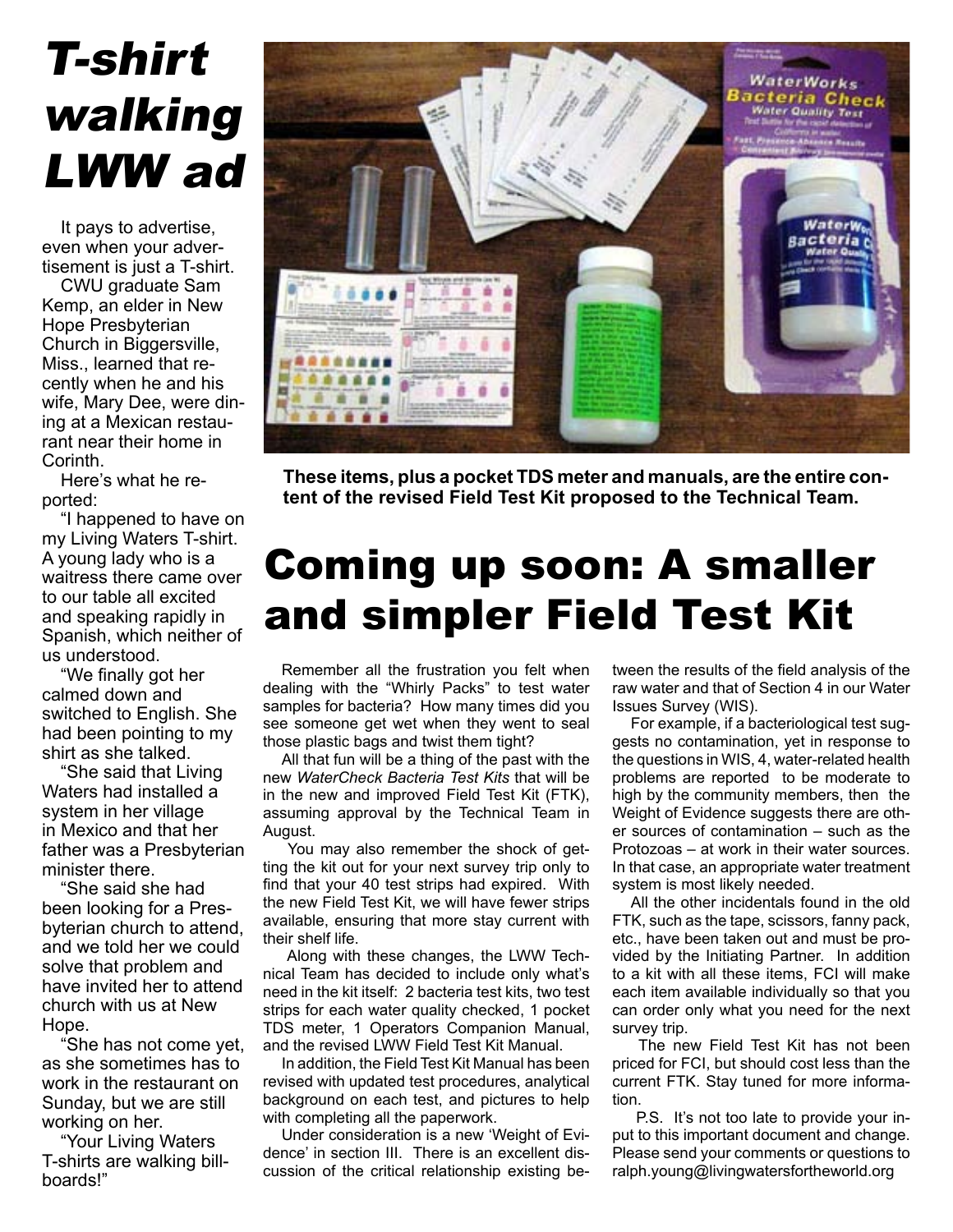### For helping bring gift of water, we thank these, our contributors A SECOND QUARTER DONOR LIST

Living Waters for the World depends entirely on contributions for financial support. Our deep appreciation goes to the following who have given in the first quarter of 2008.

Churches which have given through their presbyteries or synods are not identified. Payments for equipment are not included.

#### **Individual Giving**

Robert E. Adamski Mr. And Mrs. Charles R. Barber Katy BeDunnah L.D. and Dixie Billingslea Marion D. Brogan Marci L. Bozeman William and Linda Bowman Pierce Buford John and Shirley Brabham Eula Carroll Becki Carroll Jose and Ann Cabre William Colwell Lynn D. and Ernest R. Coleman Julia Cox Smith Robert and Linda Floyd Kirk Garrison Jack and Tina Grady Carl T. and Jennifer T. Hahn Robert V. and Martha F. Haynes Gretchen Hammeke Pat Handlson Virginia Holt Wil and Michele Howie Jack A. and Kendra S. Howard Barbara W. Hunt Martha B. Jacobs Spencer and Ann Johnson Raymond and Nancy Kramer Joseph and Joanie Lukins Kristina and Robert McCain Ruth E. Naggs Phillip and Diana Noe Robert A. and Joanne Schaller Julia Seeber B. Henry and Elizabeth M. Smith Eric M. and Debra A. Smith Whitni and Daniel Stratemeyer Dewitt and Zilla Spencer

#### **Church and Organizational Giving**

Holston Presbytery, Kingsport, TN PCUSA, Louisville, KY Presbytery of East Tennessee, Knoxville, TN Presbytery of Middle Tennessee, Franklin, TN Presbytery of Mid-Kentucky, Louisville, KY

Presbytery of Mississippi, Hattiesburg, MS Presbytery of North Alabama, Huntsville, AL Presbytery of Shenandoah, Harrisonburg, VA Presbytery of Sheppards and Lapsley, Birmingham, AL Presbytery of St. Andrew, Oxford, MS Presbytery of Transylvania, Lexington, KY Presbytery of Western Kentucky, Hopkinsville, KY Synod of Living Waters, Franklin, TN PW of East Tennessee Presbytery, Knoxville, TN PW of First Presbyterian Church, Decatur, AL PW of First Presbyterian Church, Meadville, PA PW of Holston Presbytery, Kingsport, TN PW of Kirk in the Pines, Hot Springs Village, AR PW of Middle Tennessee Presbytery, Franklin, TN PW of Presbytery of Mississippi, Hattiesburg, MS PW of Preston Hills Presbyterian Church, Kingsport, TN PW of St. Andrew Presbyterian Church, Decatur, AL Bardstown Road Presbyterian Church, Louisville, KY Big Cove United Presbyterian Church, Brownsboro, AL Chapel Hill Presbyterian Church, Lexington, KY Christ Church Uniting, Kailua, HI Copeland Presbyterian Church, Athens, AL Covenant Presbyterian Church, Johnson City, TN First Baptist Church, Oxford, MS First Presbyterian Church, Darien, GA First Presbyterian Church, Fayetteville, TN First Presbyterian Church, Florence, AL First Presbyterian Church, Gardena, CA First Presbyterian Church, Meadville, PA First Presbyterian Church, Memphis, TN First Presbyterian Church, Paris, TN First Presbyterian Church, Shelbyville, TN First Presbyterian Church, Sterling, CO First Presbyterian Church, Whitestone, NY Garney Construction Pipe Group, Kansas City , MO Highland Heights Presbyterian Church, Cordova, TN Highland Presbyterian Church, Maryville, TN Julie Corporation, Birmingham, AL Mars Hill Presbyterian Church, Athens, AL New Bethlehem Presbyterian Church, Nesbit, MS New Hope Presbyterian Church, Chattanooga, TN Overlook Presbyterian Church, Mobile, AL Oxford-University United Methodist Church, Oxford, MS Pinnacle Presbyterian Church, Scottsdale, AZ Presbyterian Kirk in the Pines, Hot Springs Village, AR Second Presbyterian Church, Chattanooga, TN Second Presbyterian Church, Lexington, KY Spring Hill Presbyterian Church, Mobile, AL The Presbyterian Church, Bowling Green, KY The Presbyterian Church, Danville, KY Trinity Presbyterian Church, Nashville, TN Unity Presbyterian Church, Ft. Mill, SC Wayne and Ida Bowman Foundation, Christiansburg, VA Westminster Presbyterian Church, Gulfport, MS Woodland United Methodist Church, Pike Road, AL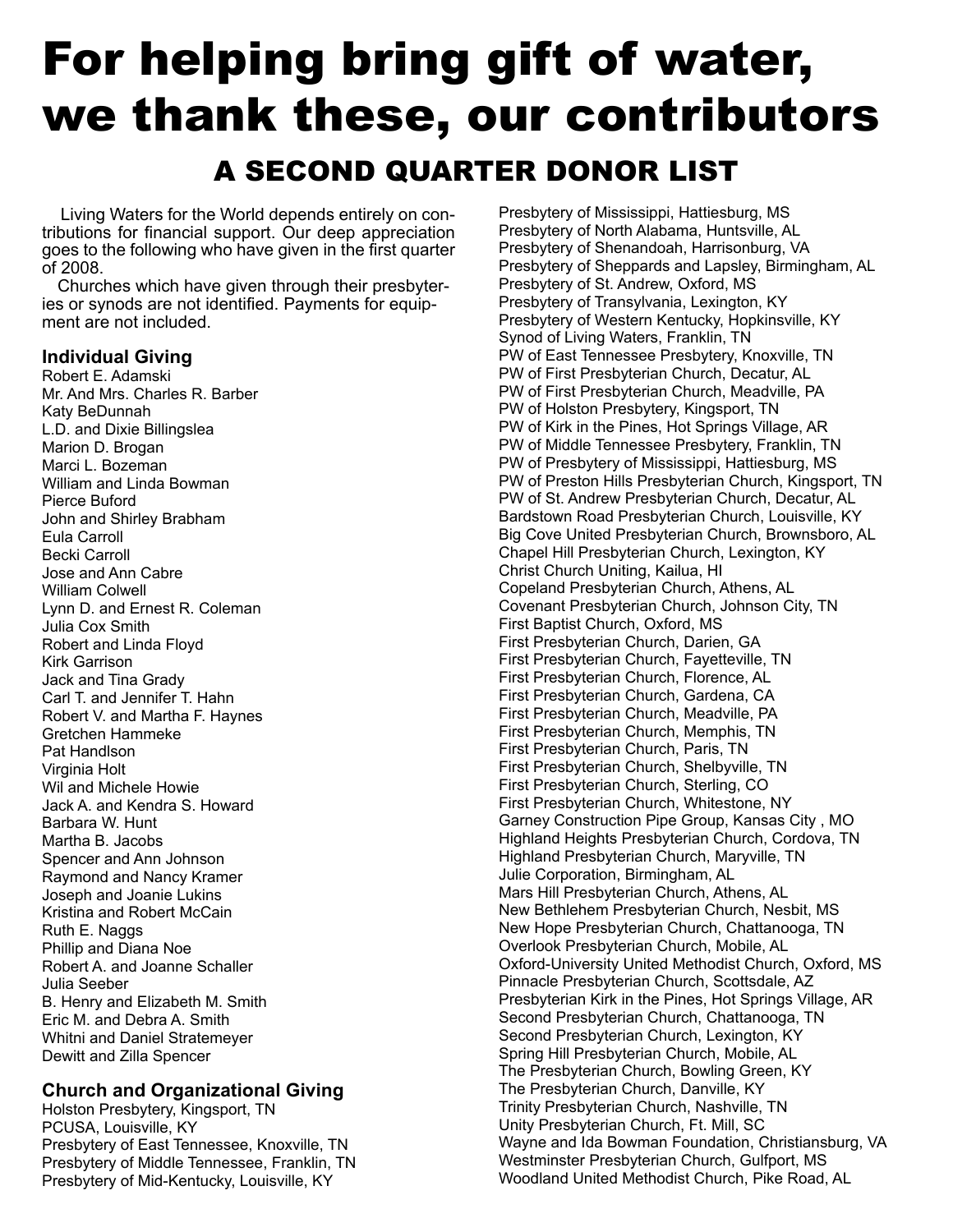# Clean Water U gets a pro to help improve its instruction methods

To upgrade its teaching methods, Clean Water U is turning to professional help.

As part of Living Waters for the World's strategic plan, CWU is working with Dr. Norm Naylor of Knoxville, Tenn., to obtain a thorough review of training materials and teaching methods.

The process began when Dr. Naylor reviewed course manuals and attended the May 2008 CWU session as an observer before submitting an assessment report to LWW.

"I am very impressed how CWU prepares volunteers to participate in LWW," he wrote to instructors when he submitted his evaluation.

The entire process won't be certain until LWW's Education Team gives its stamp



#### **Dr. Norm Naylor**

of approval, but instructors already are busy with homework.

One example: "Develop results-oriented learning goals

for each class session."

Tentative plans call for the process to continue with a series of workshops and conferences extending into January 2009 with a goal of implementing new teaching materials at the March 2009 session of CWU.

If the plan is approved by the Education Team, lead instructors of the three CWU courses would gather in Franklin, Tenn., August 22- 24. That meeting would be followed by separate meetings of leaders of the three courses in October and November, and instructors then would have a retreat in January.

"We are grateful for Dr. Naylor's willingness to share his expertise with us as we work to continually improve

our CWU courses," CWU program director Kendall Cox said.

Dr. Naylor brings a wealth of knowledge and experience to his work with LWW.

He is an elder at Farragut Presbyterian Church and serves as a docent and trainer with the Knoxville Zoo. He has been a high school teacher, served in the Air Force, and has been a performance consultant and trainer for 13 years.

He holds degrees from the University of Redlands and the University of La Verne, both in California, and from the University of Northern Colorado.

He and his wife Ann live in Knoxville. they are parents of two adult children, Sarah and Jim.

### PW doesn't slacken pace of support

Presbyterian Women just keep on supporting LWW in a substantial way.

Last year, the national organization awarded a portion of its Birthday Offering to support Clean Water U.

Now three more significant actions have come through the organization:

•The PW Coordinating Team of the Synod of the Sun has made a \$3,600 grant to the international scholarship fund of CWU.

The moderator of this group, Sheron Antzcak stopped by the Living Waters for the World display at General Assembly (see front page) and said they had some funds to be disbursed at their meeting on July 6.

A quick phone call to the Living Waters office in Frank-

lin and a grant request was on its way to the PW team for its consideration.

"There was very little discussion about this grant request," Ms. Antzcak said. "We are very familiar with the work that Living Waters for the World does and also that you had been a recipient of the Birthday Offering."

• The current issue of *Horizons* magazine, the national PW publication, has an article by Janet Tuck featuring several PW members doing hands-on work with LWW.

She named Jenny Thagard of Tuscaloosa, Ala., Ruthie McRae of Fort Smith, Ark., Barbara Snyder of Versailles, Ky., and Jackie Pennel and Jari Dykstra, both of Cordova, Tenn.

• PW of Alabama and Mis-

sissippi, long-time LWW backers, continued the tradition at their recent annual AL-MS gathering. They presented a check to Pierce Buford, who made a presentation at the meeting.

"If it were not for PW, LWW would not be where it is today," said LWW administrator Steve Young.

"Their financial support at key times during the life of this project has sustained us and propelled us forward, and their work in spreading the word about LWW has been a key factor in our growth."



**LWW's Pierce Buford, second from right, receives a check from AL-MS PW members (from left) Dean Vandergrift, Mary Price, Gladys Bracy and Sara Brown.**